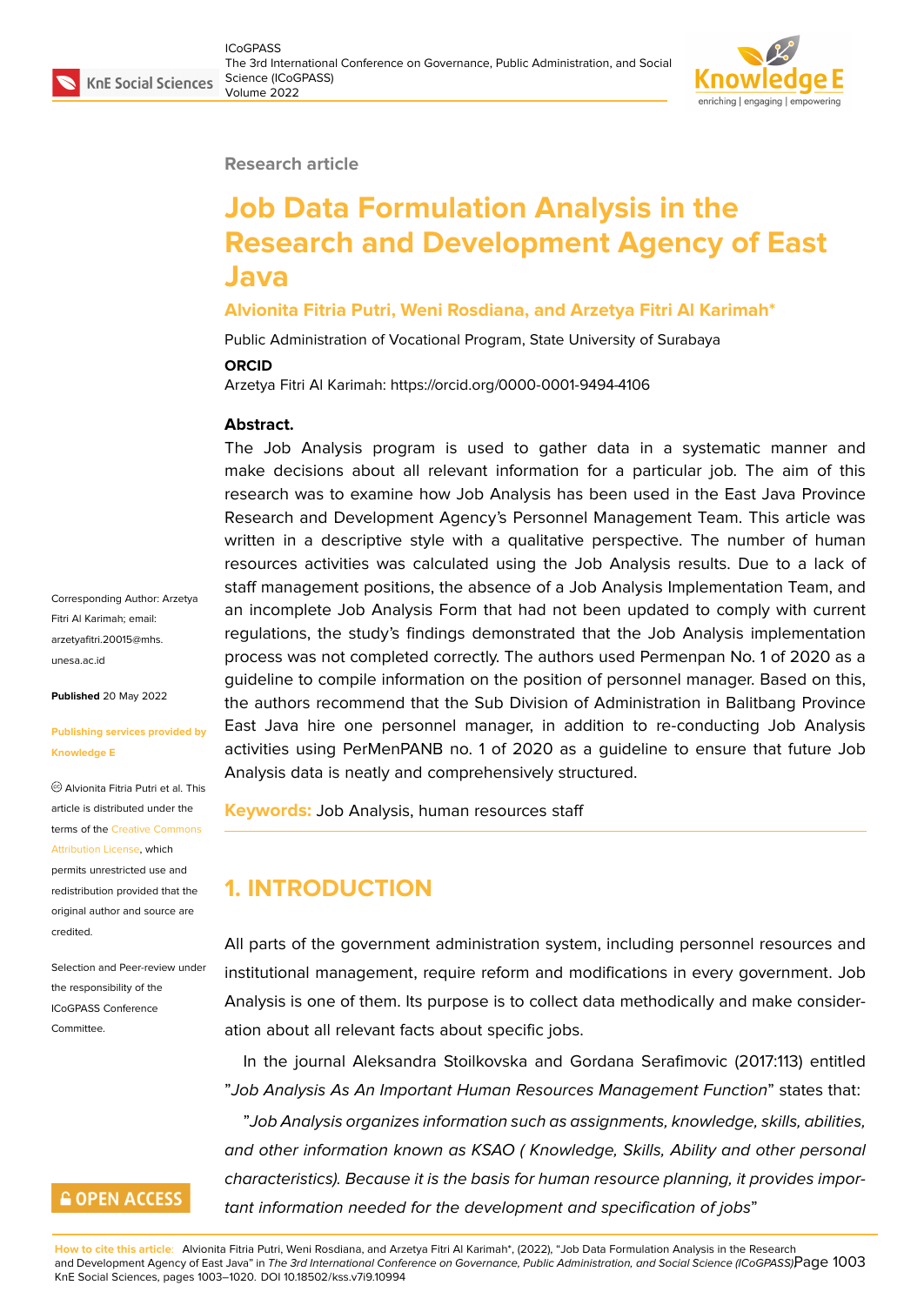**KnE Social Sciences** 



The stages in compiling job analysis information, according to PermenPAN & RB no. 1 of 2020, are preparation, which includes planning, formation of a Job Analysis Implementing Team, notification to organizational units that will be targeted, and submission of job analysis forms and instructions for filling them out. The second stage entails compiling job data, which includes completing a questionnaire, interviews, observations, and references. Processing position data is the third stage, which includes producing job descriptions, compiling job specifications, and compiling job maps, as well as Position Verification.

Position information is very important in every agency, one of which is the Research and Development Agency. Balitbang was created to aid the DPRD's Chief of Staff in organizing government affairs. Balitbang is in charge of preparing and implementing specific Regional Policies, particularly in the field of research and development, by performing functions such as formulating technical policies in the field of research and development, providing support for regional government administration, fostering and implementing tasks within the scope of their responsibilities. As a result, the Research and Development Agency requires qualified and responsible human resources in their sector to ensure that each assignment is carried out as efficiently as possible.

Based on East Java Governor Regulation No. 12 of 2020 which was stipulated on March 18, 2020, there are differences in the organizational structure and job maps contained in the Research and Development Agency of East Java Province compared to Governor Regulation No. 56 of 2016 concerning Position, Organizational Structure, Description of Duties and Functions and Work Procedures of the Research and Development Agency of East Java Province. As a result, the Job Analysis procedure in Balitbang East Java Province will have to be redone. The operations of accumulating job information are carried out by the personnel manager in the Administration Sub Division, according to the findings of field research in Balitbang East Java Province. This is because compiling job information is one of the tasks of other personnel managers such as paying attention to employee competencies, who also have to pay attention to employee competencies, analyze all employee needs, handle SIMPEG applications, compile Bezzeting, summarize SKP, and do a variety of other jobs.

Several issues were discovered while accumulating job information, such as the implementation of Job Analysis operations at the East Java Province Research and Development Agency that did not comply with applicable legislation.

The following are some examples of disparities that can cause problems: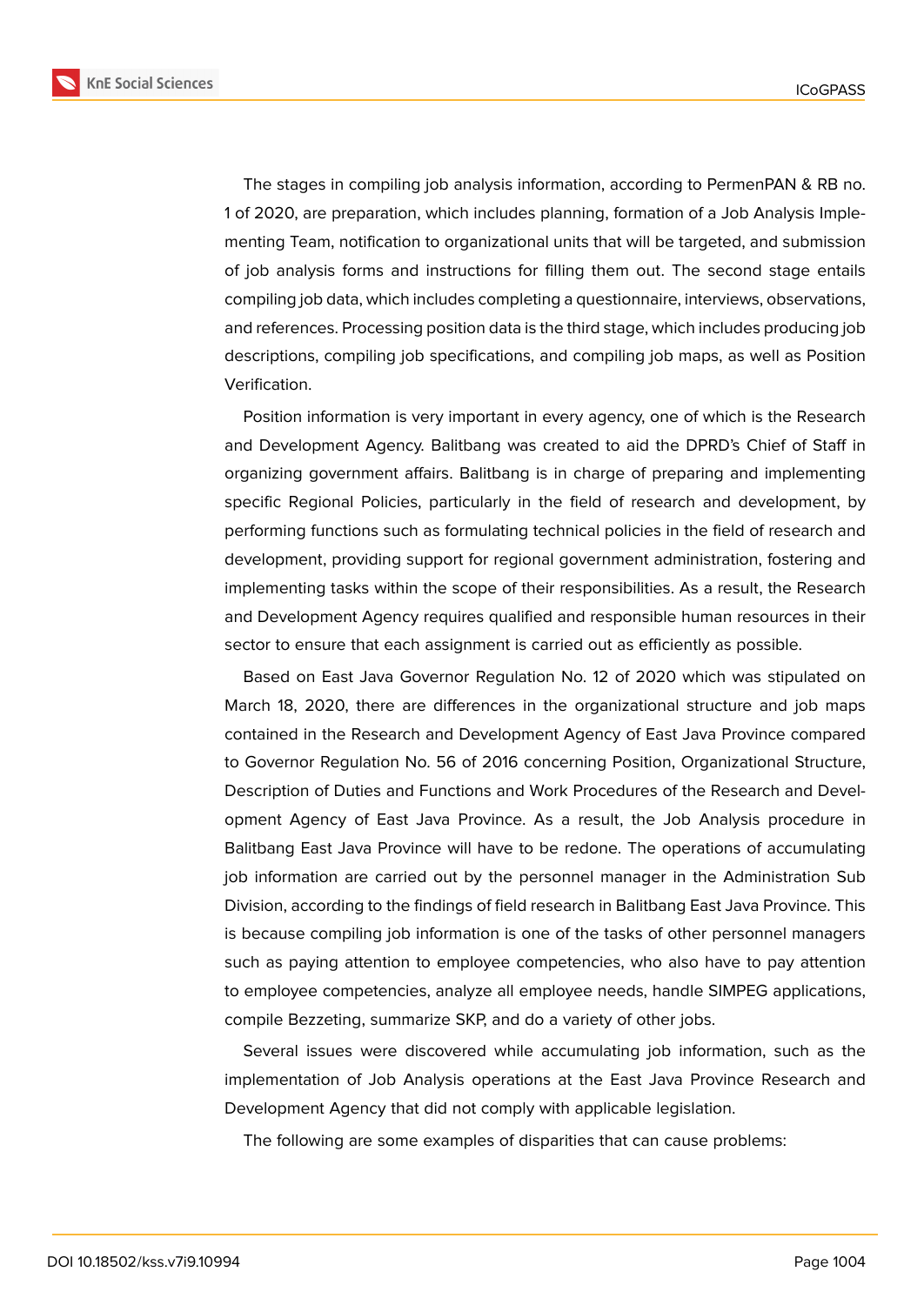

- 1. At the Balitbang East Java Province, there is a technical contradiction in the formulation of job information, such as the lack of an Implementing Team for Position Analysis. Only one person the Personnel Manager is responsible for the Job Analysis process. This is not in compliance with Permenpan No. 1 of 2020, Article 4 paragraph 1's attachment.
- 2. In the preparation of the Job Analysis, the Personnel Manager of the Research and Development Agency of East Java Province still uses the Job analysis Form based on Perka No. 12 of 2011. Because the Personnel Manager must use the job analysis form template provided by BKD Prov. East Java. In the job analysis form that has been prepared, there are points of use in assignments that are not included in the items of work materials and work equipment, and there are no position achievements. Meanwhile, in the preparation of the Job Analysis, there are the latest guidelines, namely Permen PAN & RB no. 1 of 2020 concerning Guidelines for Job Analysis and Workload Analysis which should have started to be used. However, for the 2021 transition period it is still allowed to use Perka No. 12 the Year 2011 and for 2022 is required to use the latest.

Therefore, researchers are interested in researching the formulation of the position analysis of the Balitbang Prov. East Java To find the location of the discrepancy in the results of the job analysis. In addition, the reason the researcher chose to analyze the personnel manager was that other position holders in the administrative sub-section did not understand what job analysis was so that the job analysis activities were entirely carried out by the personnel manager, who only had one person. The purpose of this study was to determine the Process of Formulating Position Data Information / Job Analysis at the Office of the Research and Development Agency which included the stages of Preparation, Collection of Job Data and Workload Data, as well as Processing of Position Data and rearranging Position Information on the Position of Personnel Manager of the Research and Development Agency The development of East Java Province following the Ministerial Regulation of PAN & RB no. 1 the year 2020.

## **2. METHOD**

The researcher employed a qualitative descriptive method in the writing of this work. According to Manab (2015: 4), a qualitative descriptive approach is "a series of activities to collect data systematically, sort it based on certain categories, and describe interview data obtained from ordinary conversations, observations, and documentation in the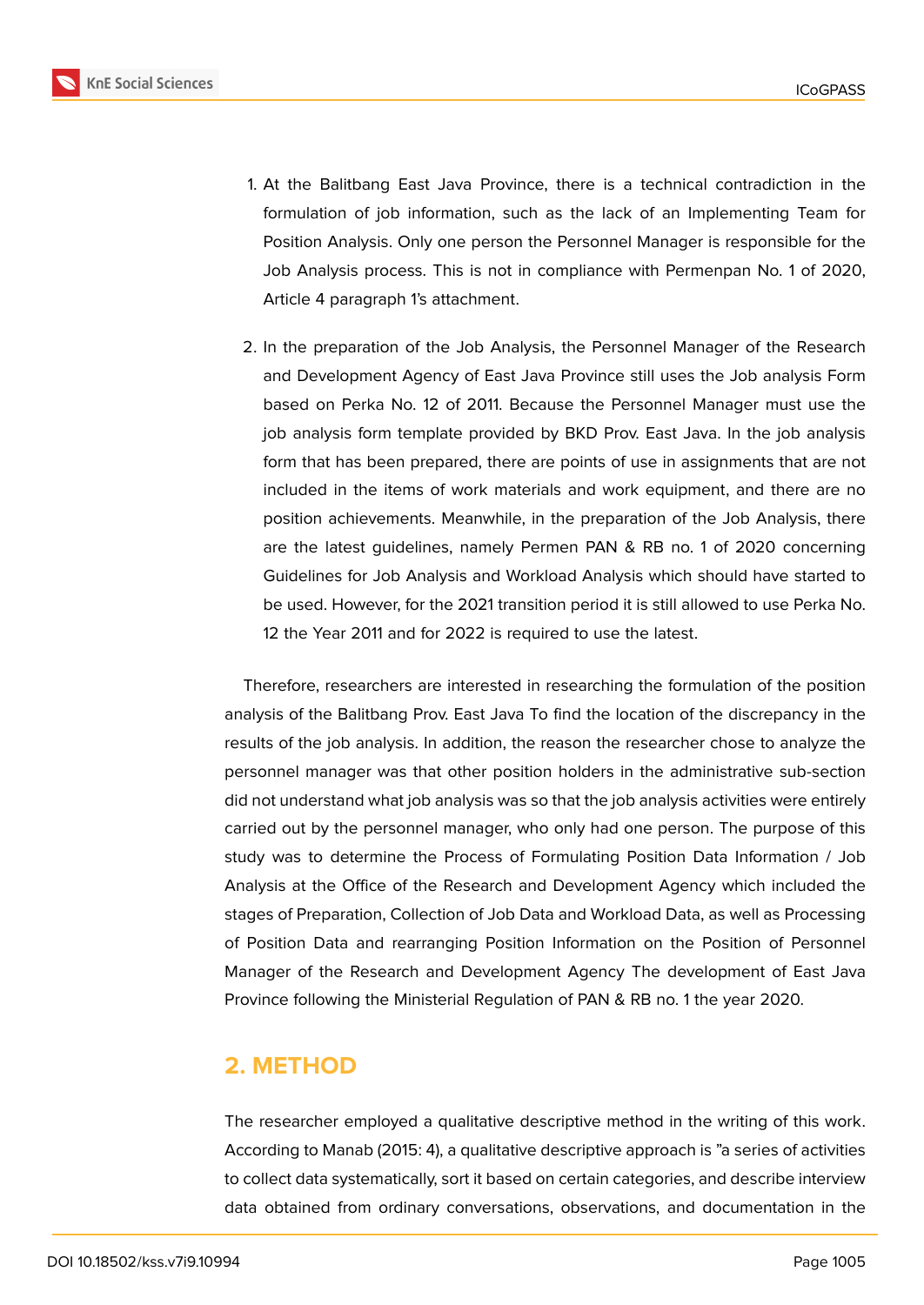

form of photos, videos, or other types of documentation. This strategy is used to gather detailed information regarding the current issue. Because the data/information is gathered through the process of field observation interviews and documentation, the researcher uses a qualitative descriptive approach, as stated in the title of this scientific study. The following is the emphasis of this scientific article's research:

- 1. Based on PermenPAN & RB Ministerial Regulation No. 1 of 2020, the process of formulating position data/job analysis at the Office of the Research and Development Agency, which includes the stages of preparation, collection of position data, and workload data, as well as position data processing.
- 2. Compilation of Position Information for the Position Manager Employment of the East Java Province's Research and Development Agency, based on PermenPAN & RB Ministerial Regulation No. 1 of 2020.

In compiling this article, data collection techniques were used in various ways that were adapted to the desired information, that is:

- 1. PERMENPAN RB No. 1 of 2020, Journals, and Job Analysis Books are examples of literature studies, or reading or gathering the information or data we need for this piece.
- 2. Direct observation was employed in the development of this work, in which researchers went straight to the field and observed the problem of a lack of employment analysis applications in the East Java Research and Development Agency.
- 3. The researcher spoke with a variety of people, including the Personnel Manager, the Head of the Administrative Sub-Section, as well as the staff in the Administration Sub-Division such as general administrators and personnel managers. Researchers can describe or explain the state of the subject or object under study using the information gathered."
- 4. The documentation for this final article is in the form of photos that describe the work of the Head of Sub-Division of Administration at the Balitbang East Java Province, such as documentation of interviews with the Personnel Manager, Head of the Administration Sub-Section, administrative sub-division staff, documentation of activities and room conditions in the administrative sub-division, and so on.

The data analysis technique employed in qualitative research is aimed at answering the research formulation. Data analysis procedures can be carried out in four ways,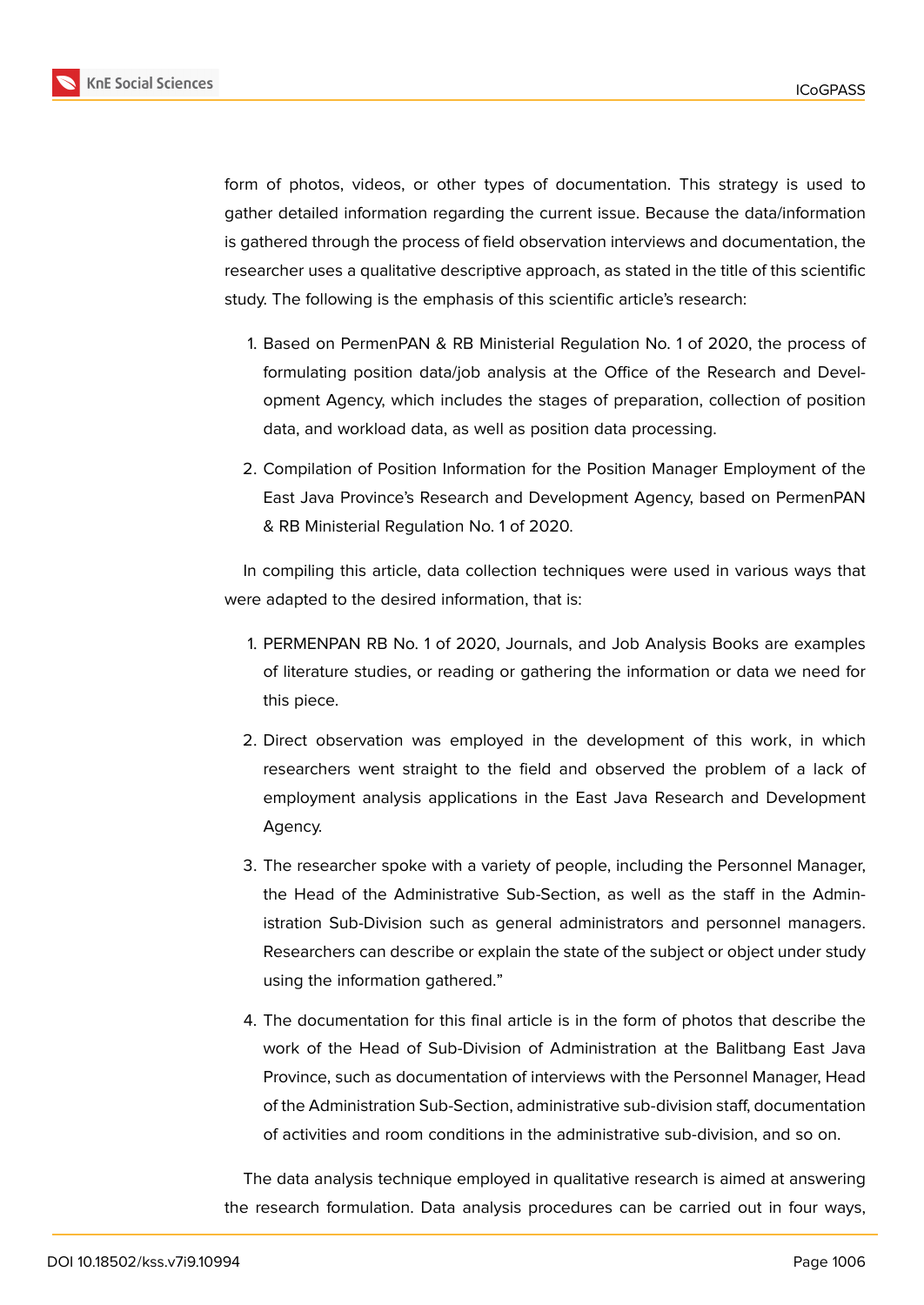



according to Sugiyono (2015: 337): data collection, data reduction, data presentation, and conclusions/verification :

a) Data Collection

Data collection, according to Sugiyono (2015), is the recording of all data acquired from the field. Interviews were conducted with several employees of the administrative sub-section and the head of the administrative sub-section to strengthen the data obtained as well as documentation in the form of photographs to collect data in research for writing scientific articles in the position of Personnel Manager at the Balitbang East Java Province.

b) Data Reduction

Data reduction, according to Sugiyono (2015), is the process of sorting out raw data gathered during study at the Balitbang East Java Province -based on observations, interviews, and documentation with several personnel. Data reduction can be accomplished by summarizing important information and defining the research theme and pattern. This will make it easier for researchers to gather clearer data and conduct more data collection.

#### 1. Data Presentation

The data presentation process, according to Sugiyono (2015), is an activity that involves processing data that has been sorted into shorter data such as charts, narratives, flowcharts, and so on. When researching the Balitbang East Java Povince, the presentation of data in the form of information produced from the outcomes of research via interview, observation, and documentation methods will be summarized according to field conditions.

#### 1. Verification / Conclusion

According to Sugiyono (2015), a fundamental drawing activity of all information gathered when performing research is the conclusion. This conclusion is based on information collected from the Research and Development Agency Province East Java in the form of documents, images, videos, and other media.

## **3. RESULTS AND DISCUSSION**

## **3.1. PROCESS OF JOB ANALYSIS IMPLEMENTATION**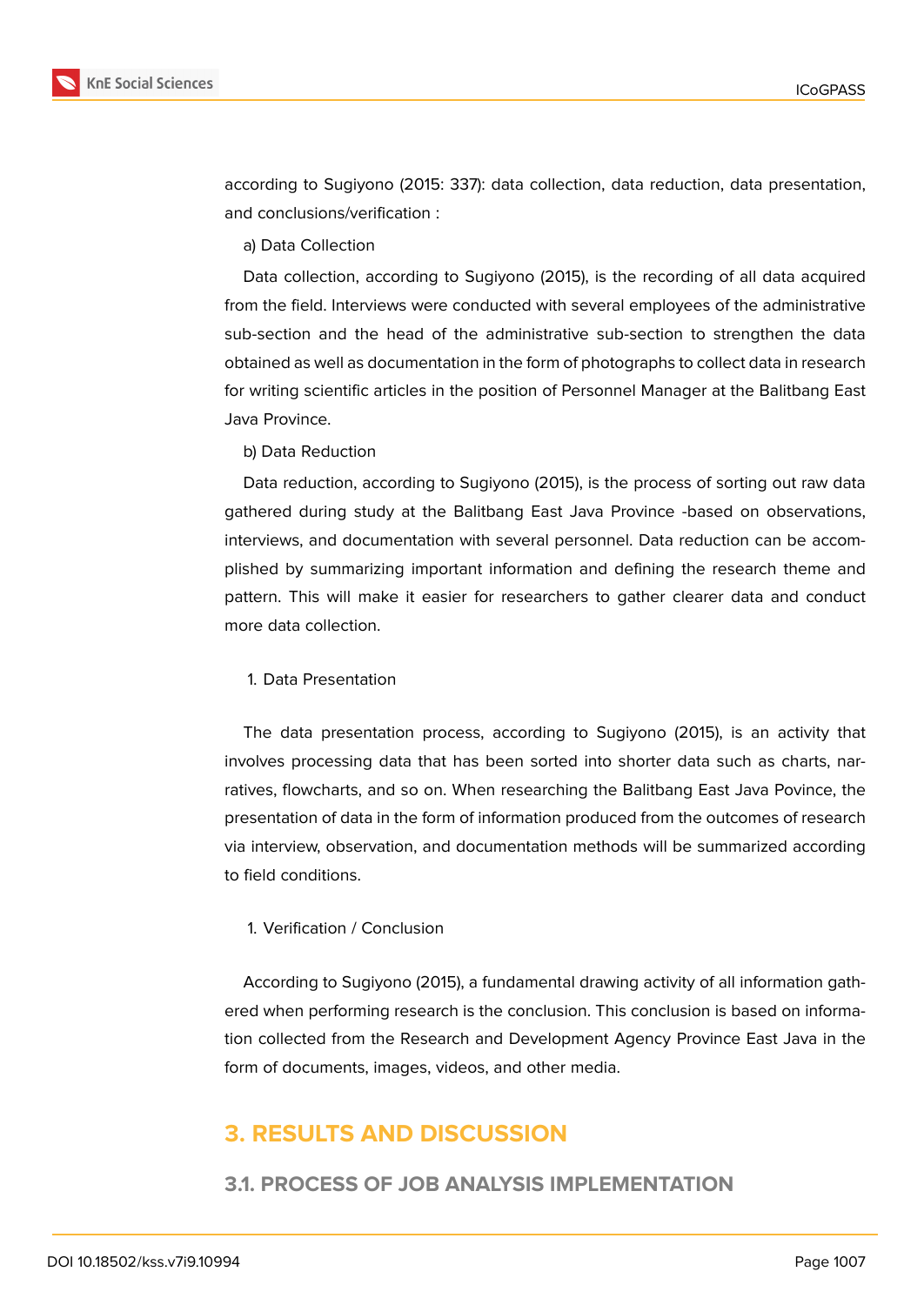**KnE Social Sciences** 



#### **3.1.1. Preparation**

The initial stage in the implementation of job analysis is preparation, which includes planning activities, team formation, notification to organizational units that will be targeted, submission of job analysis form, and instructions for filling it out according to PermenPAN & RB Ministerial Regulation No.1 of 2020 concerning Guidelines for Job Analysis and Workload Analysis. The East Java Provincial Government maintains a job analysis team in Balitbang East Java Province, which is part of the Provincial Work Unit (SKPD). The administrative sub-section of Balitbang Province East Java's personnel manager is entrusted with aiding and assisting the provincial government's job analysis team in carrying out employment analysis operations, particularly in collecting data and compiling job information. The remark made by Mr. Joko, the Personnel Manager, clarifies this

"This Balitbang is part of the East Java provincial government's SKPD, so the Job analysis team comes from the organizational bureau directly. His team was appointed by the governor of East Java using a decree. We are here as personnel managers only to assist in gathering and compiling information on their positions or accompanying the job analysis team"

However, the researcher discovered that the Personnel Manager of the East Java Province's Research and Development Agency was only one individual, Mr. Joko Tri Maulana. As a result, no Implementing Team for Job Analysis and Workload Analysis was constituted during the implementation of the Job Analysis at the East Java Province Research and Development Agency. The planning step for the implementation of job analysis did not go well due to the lack of an internal Balitbang Implementing Team for Job Analysis and Workload Analysis. There is no planning step, no communication to the organizational unit that will be targeted, and no job analysis forms or instructions for filling them out are submitted. Personnel managers also experience difficulties because they collect job data and workloads themselves which will be compiled into job information.

#### **3.1.2. Positions Data Collection**

At this step, the Personnel Manager in Balitbang, East Java, collects data via reference methods such as e-master websites, regulations, governor, and other related references. with job-related data to be analyzed. This is supported by the findings of interviews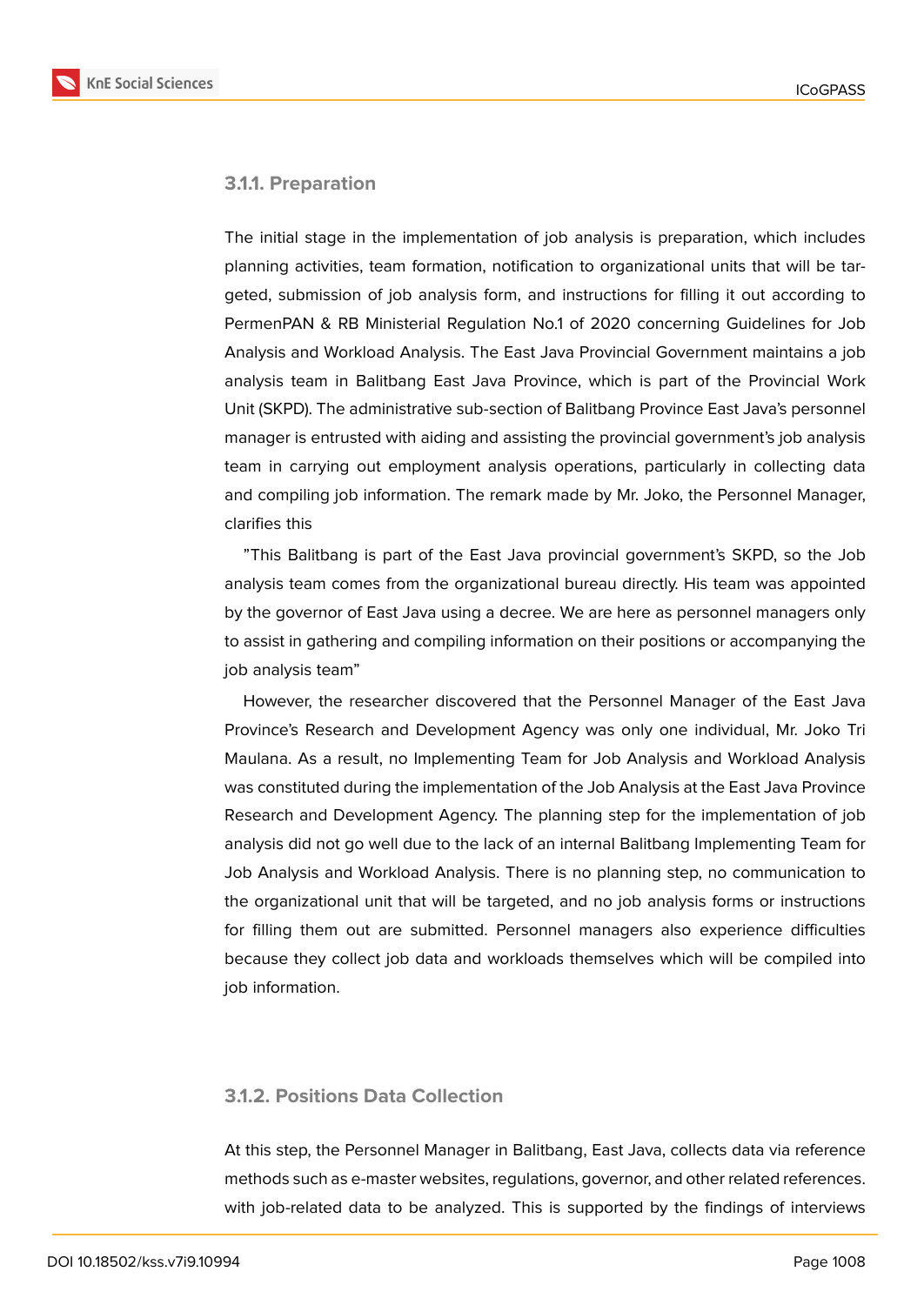

performed by researchers with Mr. Joko regarding the gathering procedure, the data to be compiled, and employment information.

"The method that we use is the reference method WeBsite the Service to see the job map, and use Governor Regulation No. 12 of 2020 to see the main duties of the position, besides that we also have a reference to Position Information from the Organizational Bureau."

The explains that in conducting data collection, the Balitbang East Java Province has a foundation consisting of Governor Regulation No. 12 of 2020 concerning Position, Organizational Structure, Description of Duties and Functions as well as Work Procedure of the Research and Development Agency of East Java Province, East Java Governor Regulation concerning the description of implementing positions within the scope of the East Java provincial government, PerKa BKN no. 12 of 2011 concerning guidelines for the implementation of job analysis and, PERMENPAN-RB no. 33 of 2011 concerning guidelines for job analysis and other personnel information as a data source that functions in the preparation of job descriptions and job requirements. In addition, the above also explains that the method of collecting data in compiling information on the position of Personnel Manager at the Research and Development Agency of East Java Province only uses one method, namely the reference method. This is because the personnel manager assumes that the items of job information needed to compile a job analysis are already on the official website, governor regulations, and job analysis references owned by the East Java Provincial Government Organization Bureau such as job requirements, work materials, and tools, authority and responsibilities and other items of information. This reference method is in accordance with the regulations that the researcher uses.

#### **3.1.3. Position Data Processing and Compilation**

Following the data collection by the personnel manager, the data is categorized by position units to compile the position information and input it into the job analysis form in line with PerKa BKN No. 12 of 2011. The position form has not been updated to reflect the most recent PermenPAN & RB Ministerial Regulation Number 1 of 2020 instructions.

This Position Analysis Form contains 5 sheets. There is a table of instructions on how to fill in the job data elements in the job analysis form on the first sheet. The second sheet includes a table with job title, job code, work unit, and task summary information. Job descriptions, work supplies, work tools/tools, work results, duties, authority, job correlation, working environment conditions, work dangers, and physical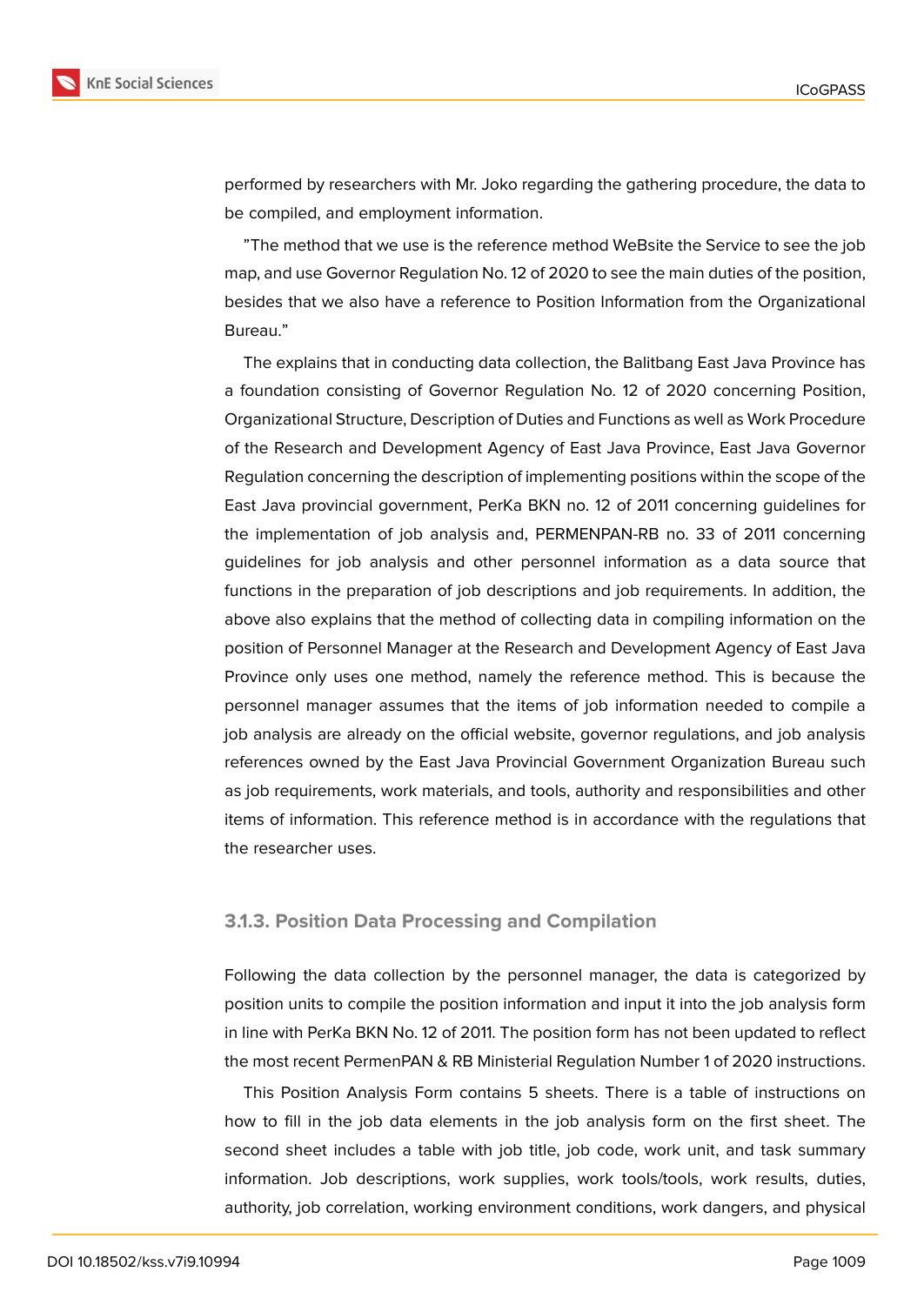**KnE Social Sciences** 



effort are all included on the third sheet. Job criteria and requirements are listed on sheet four, including rank/space class, general education, education/training, work knowledge, work experience, work skills, physical condition, abilities, interests, and temperament. the last sheet includes a table of assistance for filling out the position qualifying items and job requirements. Because there is no workload analysis calculation in the job description, there is no description of use in assignments on work materials and work equipment items, and there are no expected work performance items and class positions, the points contained in this job analysis form are not following the PermenPAN & RB Ministerial Regulation No. 1 of 2020.

The BKD of East Java Province provides this Job Analysis Form in Microsoft Excel format, which is subsequently filled up by the Prov. East Java as directed

. "After the job analysis data has been collected, we group it by unit or section, and after that, I fill out the job analysis form from the BKD myself, because there is no team and no other staff who understands ma'am."

According to Mr. Joko's explanation as to the Manager Staffing, he had no problems filling out the job analysis form, both for filling in work talent, work temperament, and worker functions because there is a help table to guide him. Mr. Joko not only knows how to use the help table, but he also knows how to fill out the Job Analysis form, having worked as a personnel manager at the Balitbang east java Office for four years. However, the researcher discovered that when filling out the item descriptions of the job descriptions of the personnel management, the researcher did not adequately describe them. Without discussing how the work is done or why the task must be completed, the staffing manager merely explains what is done and mentions the objects that are carried out by the position.

## **3.2. JOB DATA FORMULATION IN THE PERSONNEL MANAGE-MENT POSITION**

The discussion about the preparation of position information is described by referring to the Regulation of the Minister of Administrative Reform and Bureaucratic Reform of the Republic of Indonesia Number 1 of 2020 (Permen PAN & RB No. of 2020 ), which is based on the data presented by the researcher from the results of interviews, observations, and documentation.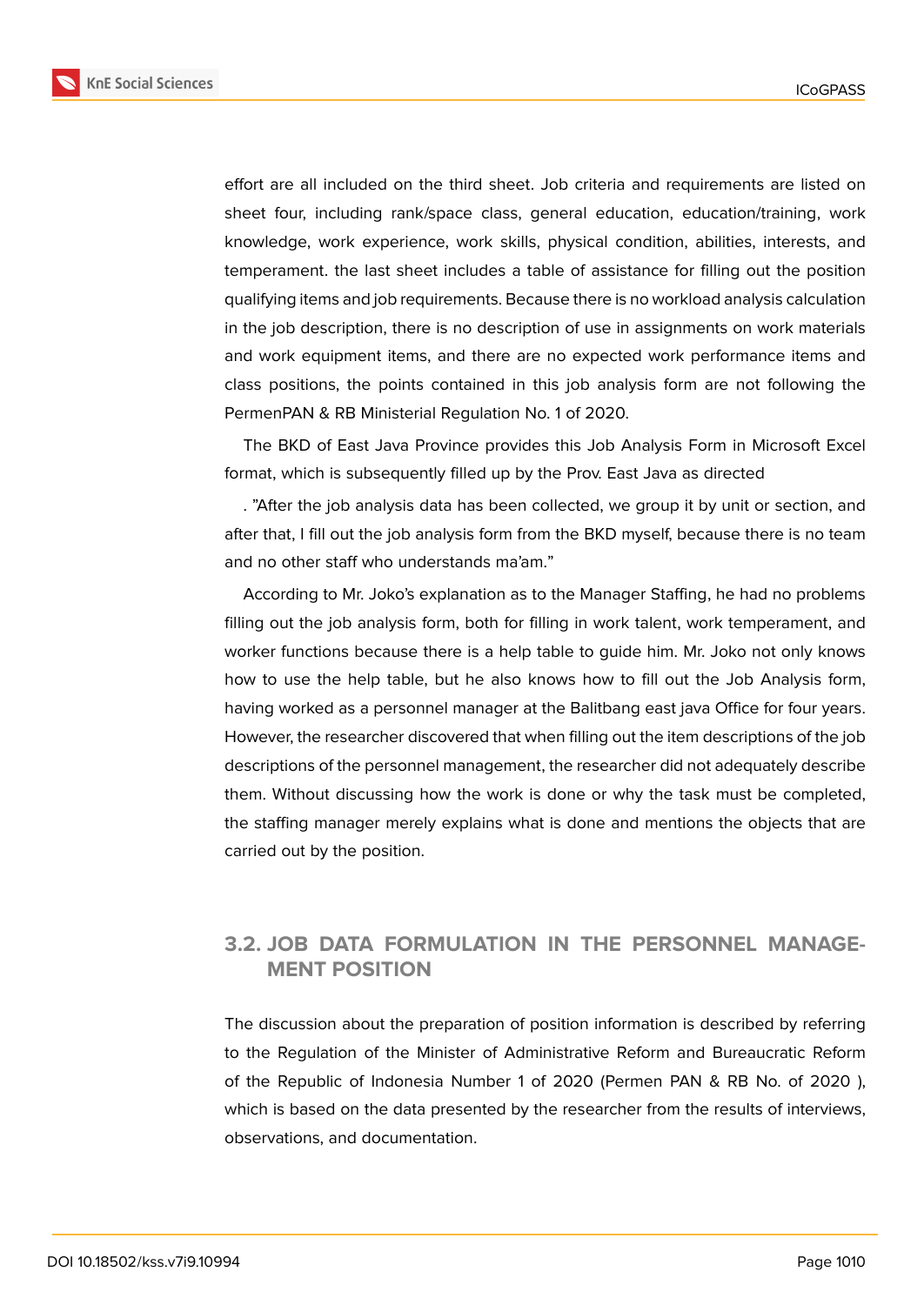

## **3.3. Job Identity**

Identity positions in the results of this discussion consists of names of positions, job codes, work units and positions ikhtisiar. The position identification is defined in table 1.1 based on the outcomes of interviews and the combination of job analysis data obtained.

| 1. | of                                   | <b>Name of Position Personnel Manager</b>                                                                                                                                                                                                                                                                              |
|----|--------------------------------------|------------------------------------------------------------------------------------------------------------------------------------------------------------------------------------------------------------------------------------------------------------------------------------------------------------------------|
| 2. | <b>Position Code</b>                 |                                                                                                                                                                                                                                                                                                                        |
| З. | <b>Work Unit</b>                     | Research and Agency Development                                                                                                                                                                                                                                                                                        |
|    | <b>Main JPT</b>                      |                                                                                                                                                                                                                                                                                                                        |
|    | <b>JPT Madya</b>                     |                                                                                                                                                                                                                                                                                                                        |
|    | <b>JPT Pratama</b>                   | Head of Agency                                                                                                                                                                                                                                                                                                         |
|    | <b>Administrator</b>                 | Secretariat                                                                                                                                                                                                                                                                                                            |
|    | <b>Supervisor of the</b>             | Head of Sub-Division of Administration                                                                                                                                                                                                                                                                                 |
|    | Implementing                         | Civil Service                                                                                                                                                                                                                                                                                                          |
|    | <b>Position</b><br><b>Functional</b> |                                                                                                                                                                                                                                                                                                                        |
|    | <b>Position</b><br><b>Overview</b>   | Carry out material management activities and report<br>preparation in the field of personnel by compiling<br>programs, controlling and coordinating, as well as<br>checking and evaluating following applicable proce-<br>dures to support the smooth operation of the sub-the<br>administrative section's main tasks. |

## **3.4. Job Qualification**

Job qualifications, according to PermenPAN & RB no.1 of 2020, are requirements that employees must meet to occupy a post and perform their tasks appropriately.

The prerequisites to become a personnel manager are given as follows in table 1.2, based on the findings of the research that characterize the credentials of positions:

| <b>Formal Education</b>             | Minimum Diploma III in the field of Management / Administrative Sciences<br>/ Psychology or other fields relevant to the duties of the position |  |  |  |
|-------------------------------------|-------------------------------------------------------------------------------------------------------------------------------------------------|--|--|--|
| <b>Education</b><br><b>Training</b> | <b>and</b> a. Technical Management b. Personnel Management c. Data Base<br>Management                                                           |  |  |  |
| <b>Work Experience</b>              | Worked in the same field                                                                                                                        |  |  |  |

TABLE 2: Qualifications of the Personnel Manager.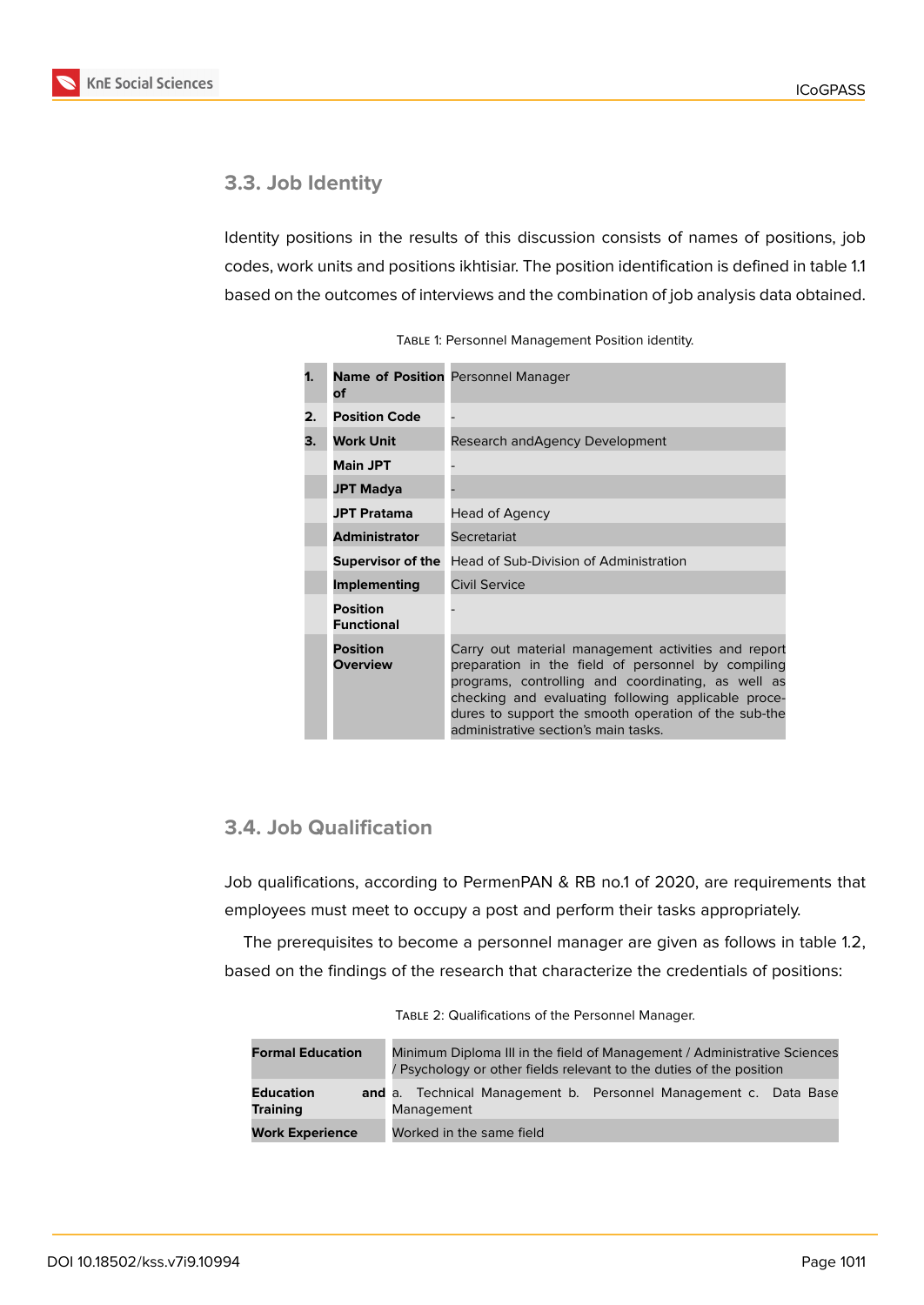

## **3.5. Job Description and Calculation of Workload Analysis Job**

A description is a brief and clear summary of all job activities performed by the incumbent in turning work materials into work outputs under specific conditions.

Job descriptions are also supplemented by Workload Analysis calculations to conform with PermenPAN & RB No. 1 of 2020.

The following criteria must be met while writing job descriptions:

- a. What is done, including the object,
- b. How to perform, and
- c. Why should the task be completed

Personnel Manager has a level of efficiency/effectiveness of the position that is classified as less. Based on the calculation of the workload, 1 more person is needed to occupy the position of the personnel manager. According to the workload calculation, one extra employee is required to fill the role of the personnel manager. According to the workload calculation below, the Balitbang East Java Province has a total workload of 1.77, which should be rounded off to 1.50. As a result, the Personnel Manager has a task overload of 0.27. So, based on Minister of Home Affairs Regulation (Permendagri) No.12 of 2008 concerning Guidelines for Workload Analysis, it can be inferred that the job description for staffing managers, as well as workload data, is in table 1.3:

#### **3.6. Work Result**

Work results are products that must be achieved by incumbents, according to Regulation No. 1 of 2020 of the Minister of State Apparatus Empowerment and Bureaucratic Reform of the Republic of Indonesia. Based on the findings of data collection through interviews and the work of the personnel manager, the following conclusions were reached:

- 1. The results of personnel administration material and equipment management,
- 2. Prepared staffing mutation data in the Personnel Application Management System (eMaster),
- 3. Documents for employee formation proposals,
- 4. Documents for Civil Servants civil structuring,
- 5. Document TASPEN,
- 6. Document List Sort Ranks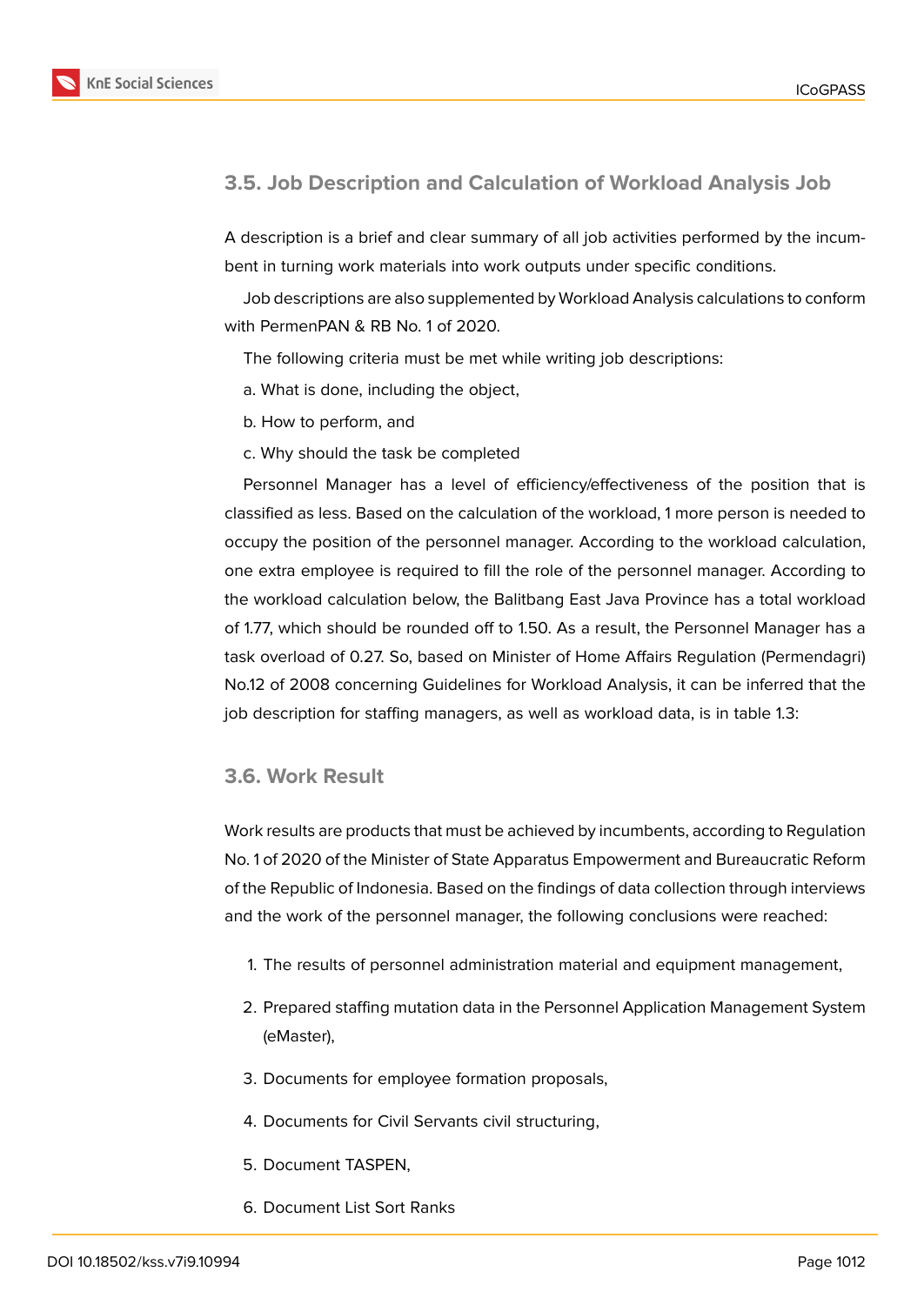

|     | TABLE 3: Main Duties and Workload Data                                 |      |                                       |
|-----|------------------------------------------------------------------------|------|---------------------------------------|
| No. | <b>Job Description</b>                                                 | Work | <b>Number</b><br>оf<br><b>Results</b> |
|     | In the management of people Activity<br>administration preparing mate- |      | 48                                    |

| TABLE 3: Main Duties and Workload Data of Personnel Manager. |             |        |             |             |     |
|--------------------------------------------------------------|-------------|--------|-------------|-------------|-----|
| Description                                                  | <b>Work</b> | Number | <b>Time</b> | <b>Time</b> | emp |

| No.                        | <b>Job Description</b>                                                                                                                                                                                                        | Work     | Number<br>of<br>Results | Time<br>Completion | Time<br><b>Effective</b> | employee<br>requirement |
|----------------------------|-------------------------------------------------------------------------------------------------------------------------------------------------------------------------------------------------------------------------------|----------|-------------------------|--------------------|--------------------------|-------------------------|
| 1.                         | In the management of people Activity<br>administration, preparing mate-<br>rials and equipment in line with<br>procedures and regulations for<br>the implementation of the work<br>can be done with either                    |          | 48                      | 8                  | 1250                     | 0,30                    |
| 2.                         | In the Personnel Application Document<br>Management System, personnel<br>data input will undergo staffing<br>changes following applicable<br>procedures as a reference for<br>task implementation.                            |          | 48                      | 8                  | 1250                     | 0,30                    |
| З.                         | As a type of great service, pro- Document<br>cessing materials in employee<br>formation proposals in line with<br>procedures and rules that apply                                                                             |          | 12                      | 12                 | 1250                     | 0,11                    |
| 4.                         | Using the personnel informa- Document<br>tion system to process mutation<br>and promotion proposal mate-<br>rials in compliance with statu-<br>tory processes and rules to<br>create positions that match the<br>competencies |          | 12                      | 20                 | 1250                     | 0,19                    |
| 5.                         | As a form of exceptional ser- Document<br>vice, processing TASPEN pro-<br>posal materials in compliance<br>with statutory processes and<br>requirements.                                                                      |          | 12                      | 8                  | 1250                     | 0,07                    |
| 6.                         | As a form of excellent ser- Document<br>vice, processing of the Ranking<br>List, promotion proposals, and<br>periodic wage increases in line<br>with applicable processes and<br>regulations.                                 |          | 24                      | 8                  | 1250                     | 0,15                    |
| 7.                         | Creating a list of employee per- Document<br>formance appraisals in line with<br>rules and laws as a means of<br>enhancing the performance of<br>employees civil                                                              |          | 12                      | 8                  | 1250                     | 0,07                    |
| 8.                         | As a type of excellent ser- Document<br>vice, process documents such<br>as pension proposals and public<br>servant dismissals in line with<br>rules and regulations.                                                          |          | 12                      | 12                 | 1250                     | 0,11                    |
| 9.                         | Prepare job and workload analy- Document<br>sis following processes required<br>and the provisions that apply<br>to the implementation of the<br>directive.                                                                   |          | 12                      | 6                  | 1250                     | 0,05                    |
| 10.                        | To implement duties staffing,<br>verify and analyze employee<br>data on the Personnel Applica-<br>tion System in line with applica-<br>ble processes and provisions.                                                          | Activity | 48                      | 6                  | 1250                     | 0,23                    |
| 11.                        | Perform other official tasks as Activity<br>directed by superiors                                                                                                                                                             |          | 30                      | 8                  | 1250                     | 0,19                    |
|                            | <b>TOTAL</b>                                                                                                                                                                                                                  |          |                         | 104                |                          | 1,77                    |
| <b>NUMBER OF EMPLOYEES</b> |                                                                                                                                                                                                                               |          |                         |                    |                          | Persons                 |
|                            |                                                                                                                                                                                                                               |          |                         |                    |                          |                         |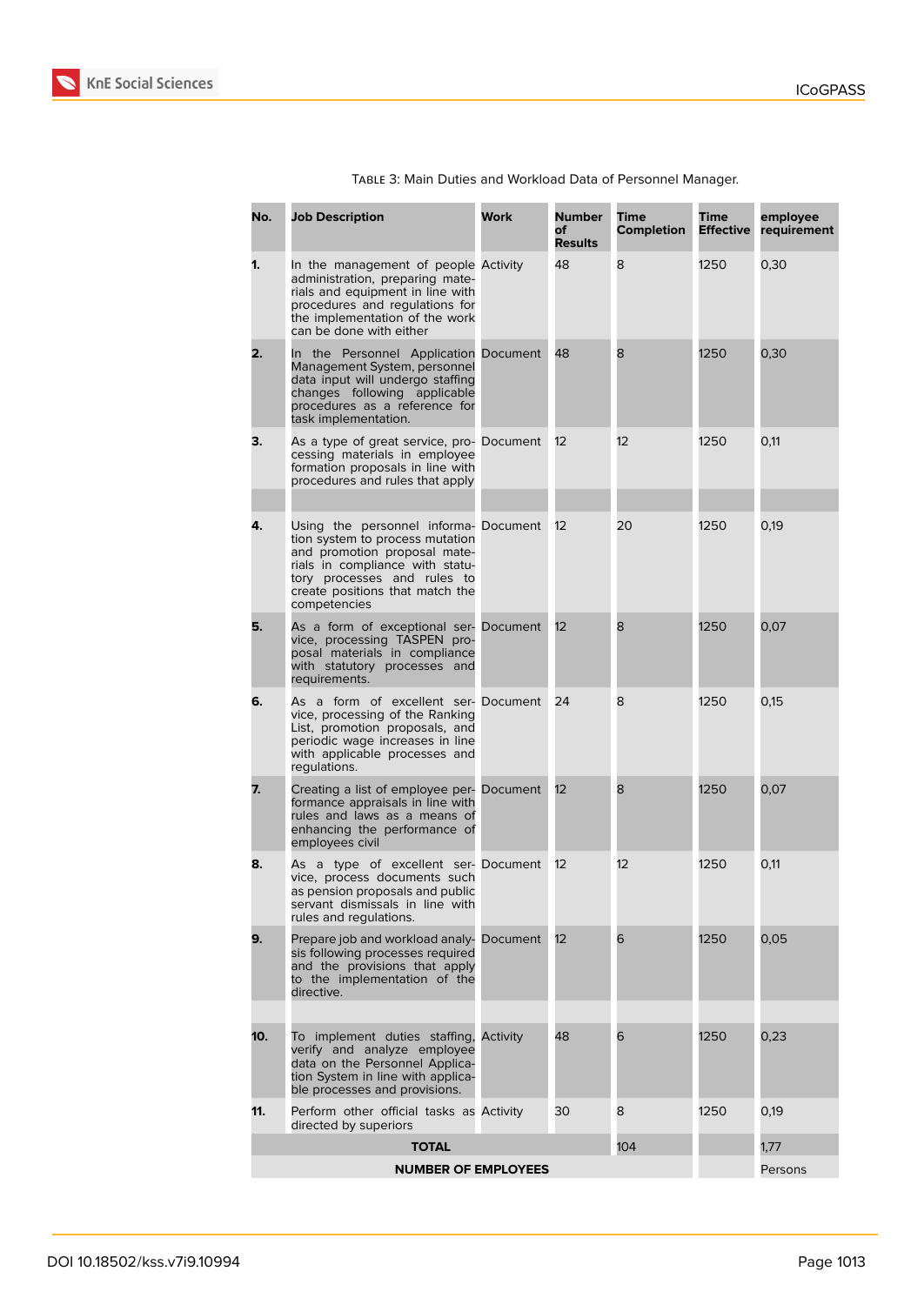

- 7. Document Employee Work Objectives (SKP)
- 8. Document Proposal for retirement and dismissal of civil personnel
- 9. Position Information document
- 10. Report document on the results of the evaluation of the Personnel Application System (e-Master)

## **3.7. Work Materials**

Work materials are inputs that are processed with work actions (tasks) to produce work results, according to Ministerial Regulation of PermenPAN & RB No.1 of 2020. It may be determined that the job analysis data and the results of interviews with researchers have similarities and differences in information based on the results of interviews done by researchers to learn about the job materials of personnel managers. Information equality is the work material used by the personnel manager in carrying out the task. The difference in the information is that there is no description of the use of the task in the job analysis data. Table 1.3 lists the following work materials based on research findings.

| <b>No</b> | <b>Work Materials</b>                                                                                                                                                         | <b>Use in Tasks</b>                                                                                                                                |
|-----------|-------------------------------------------------------------------------------------------------------------------------------------------------------------------------------|----------------------------------------------------------------------------------------------------------------------------------------------------|
| 1.        | Regulation No. 1 of 2020 of the .As a starting point for job analysis<br>Minister of State Apparatus Empow-<br>erment and Bureaucratic Reform of<br>the Republic of Indonesia |                                                                                                                                                    |
| 2.        | Governor of East Java                                                                                                                                                         | Regulation No. 12 of 2020 of the As a reference for the functions of positions                                                                     |
| З.        | <b>Administration Document</b>                                                                                                                                                | Regional Heads' Vision and Mission, Material and equipment preparation for<br>Annual Work Plan Sub-Division of personnel administration management |
| 4.        | <b>Personnel Administration Data</b>                                                                                                                                          | Surveillance of personnel administration<br>management data                                                                                        |
| 5.        | Disposition of superiors                                                                                                                                                      | Work instructions                                                                                                                                  |

| TABLE 4: Personnel Manager Work Materials |  |  |
|-------------------------------------------|--|--|
|-------------------------------------------|--|--|

## **3.8. Work Equipment**

Work Equipments are facilities or equipment used to convert raw resources into finished goods. Machinery, tools, equipment, and other auxiliary work tools. Based on the results of interviews with researchers about work equipment, it can be concluded that the data on a job analysis and the results of interviews with researchers have similarities and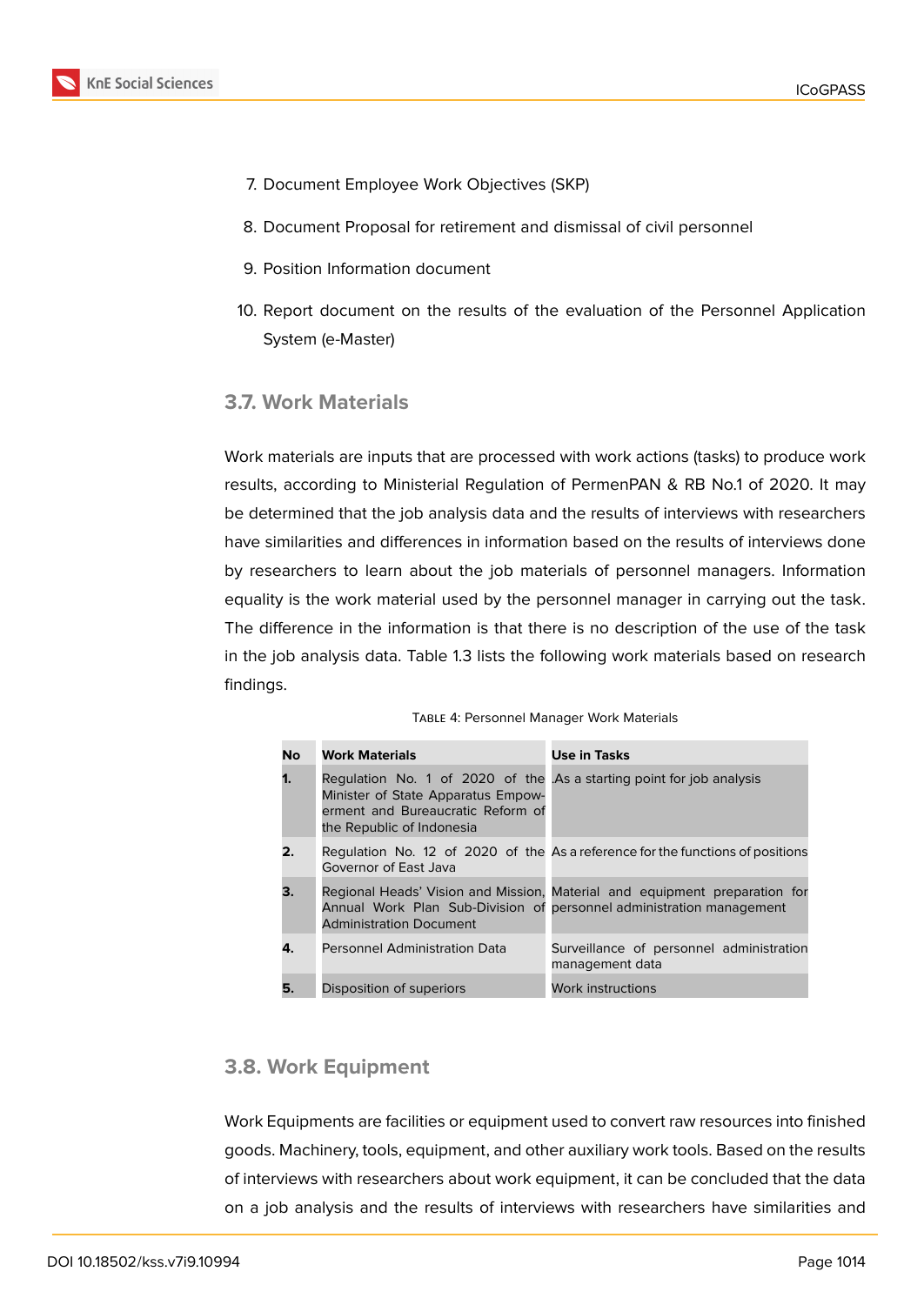

differences in information. The difference in this information is that there is no description of the use of tasks in the job analysis data. Table 1.4 lists the following work items based on the research findings.

Table 5: Personnel Manager Work Tool

| No | <b>Work Equipment</b>       | <b>Usage in Assignments</b> |
|----|-----------------------------|-----------------------------|
|    | <b>Office Stationery</b>    | To support task execution   |
|    | Internet                    | To support task execution   |
| З. | Computer/Laptop and Printer | To complete official tasks  |
| 4. | Desks, Chairs               | To support task execution   |

## **3.9. Responsibility**

Responsibility, according to Permen PAN & RB No.1 of 2020, is a job claim on an employee's ability to do tasks.The elements of responsibility that the personnel manager is in charge of are not detailed. The job analysis data belonging to the personnel manager in the items of responsibility only explains responsibilities such as compiling and coordinating program plans and technical instructions as well as reporting on the implementation of tasks.

Based on the findings of a study into the obligations of the personnel management, it can be determined that the personnel manager's responsibilities are as follows:

- 1. Responsible for the correctness and accuracy, in carrying out the duties of the Personnel Administration Manager
- 2. The correctness of the proposed job analysis and workload analysis, employee cards, Ranking List (DUK), Employee Work Targets, periodic salary increases, promotions, pensions, staff formations, and mutations.
- 3. Responsible for the confidentiality of letters, documents, data, and information for personnel administration management
- 4. Employees' work discipline is consistent
- 5. The work environment/atmosphere is harmonious.

#### **3.10. Authority**

Definition of authority the right and power of the incumbent to take a stand or establish the decision-making attitude is defined by PermenPAN & RB No.1 of 2020. The results of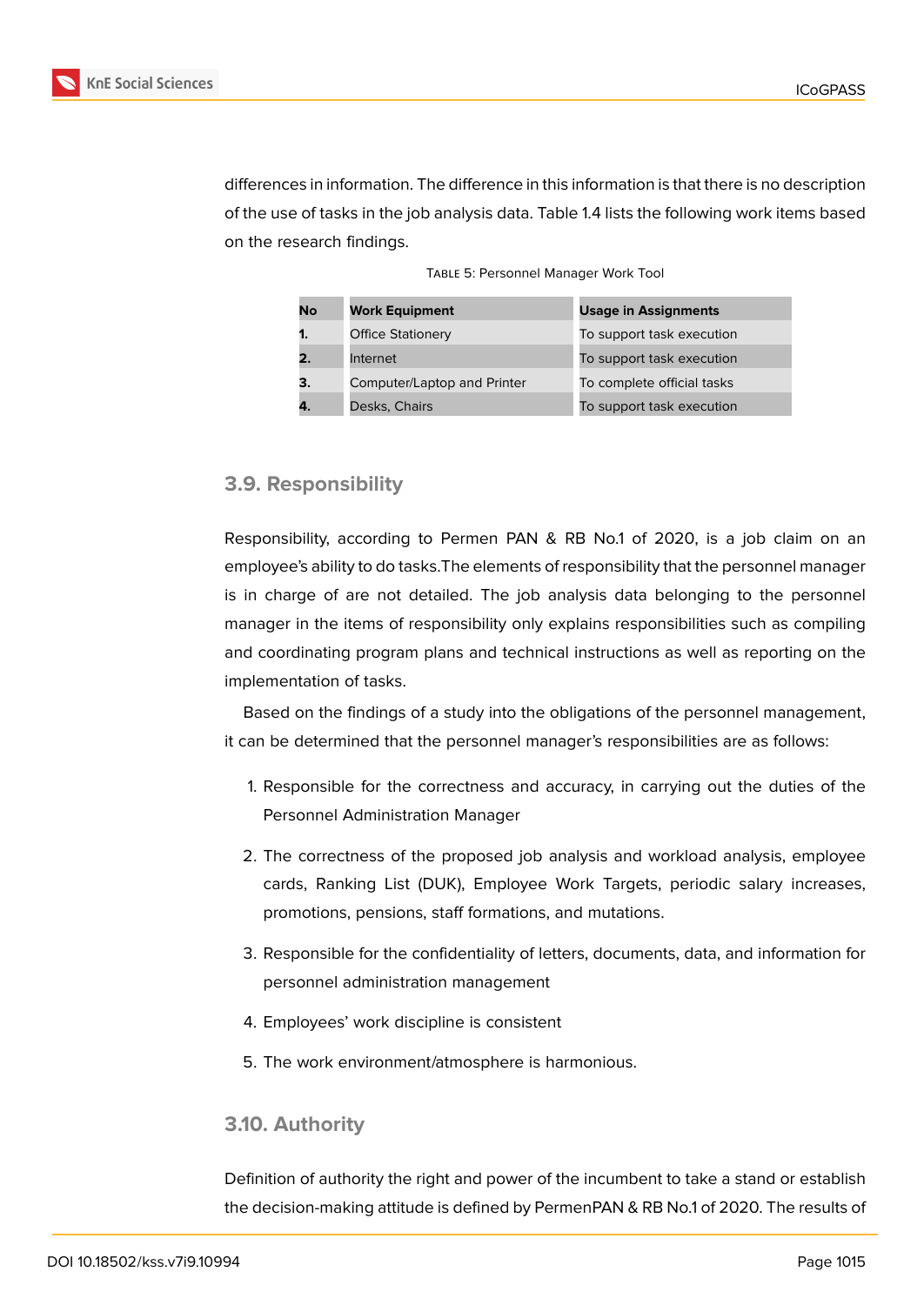

the authority interview revealed that there were discrepancies in information between the data on a job analysis and the outcomes of interviews with researchers. The job analysis data compiled by the personnel manager like the items of responsibility is not discussed in detail. The description of the authority of the Head of the Administrative Sub-Section should be as follows :

- 1. Determine work priorities
- 2. Make recommendations and considerations to the leadership
- 3. Prepare a report on the task's implementation.

## **3.11. Position Correlation**

According to PermenPAN & RB No.1 of 2020 Position Correlation is the working relationship between the analyzed position and other positions related to the implementation of job duties both reciprocally and in the same direction, both vertically such as personnel management with the head of Balitbang East Java Province and the Head of the Administration Sub-section, horizontally as with other positions in the administration sub-section, including general administration, management of the utilization of regional property, and compilers of household needs and equipment, as well as diagonally with BKD Prov. East Java. Based on the results of the study, the correlation of staffing manager positions is by the regulations used by researchers as a reference and is described in table 1.5 as follows:

| TABLE 6: Correlation of Personnel Manager Positions. |  |
|------------------------------------------------------|--|
|------------------------------------------------------|--|

| No             | <b>Name Position</b>      | <b>Working Unit / Agencies</b>                                | In Terms                                                                                             |
|----------------|---------------------------|---------------------------------------------------------------|------------------------------------------------------------------------------------------------------|
| $\mathbf{1}$ . | Head of Agency            | Research and Development Consulting and Reporting<br>Agency   |                                                                                                      |
| 2.             | Administration            | Agency                                                        | Head of Sub Division of Research and Development Receive instruction, consultation,<br>and reporting |
| З.             | Positions Other Executive | Research and Development Coordination / Cooperation<br>Agency |                                                                                                      |

## **3.12. Working Environment Conditions**

The condition of the work environment, according to PermenPAN & RB No. 1 of 2020, is the state of the location where the position performs tasks, which includes characteristics such as work location, temperature, air, room area, location, lighting, sound, workplace conditions, and vibration.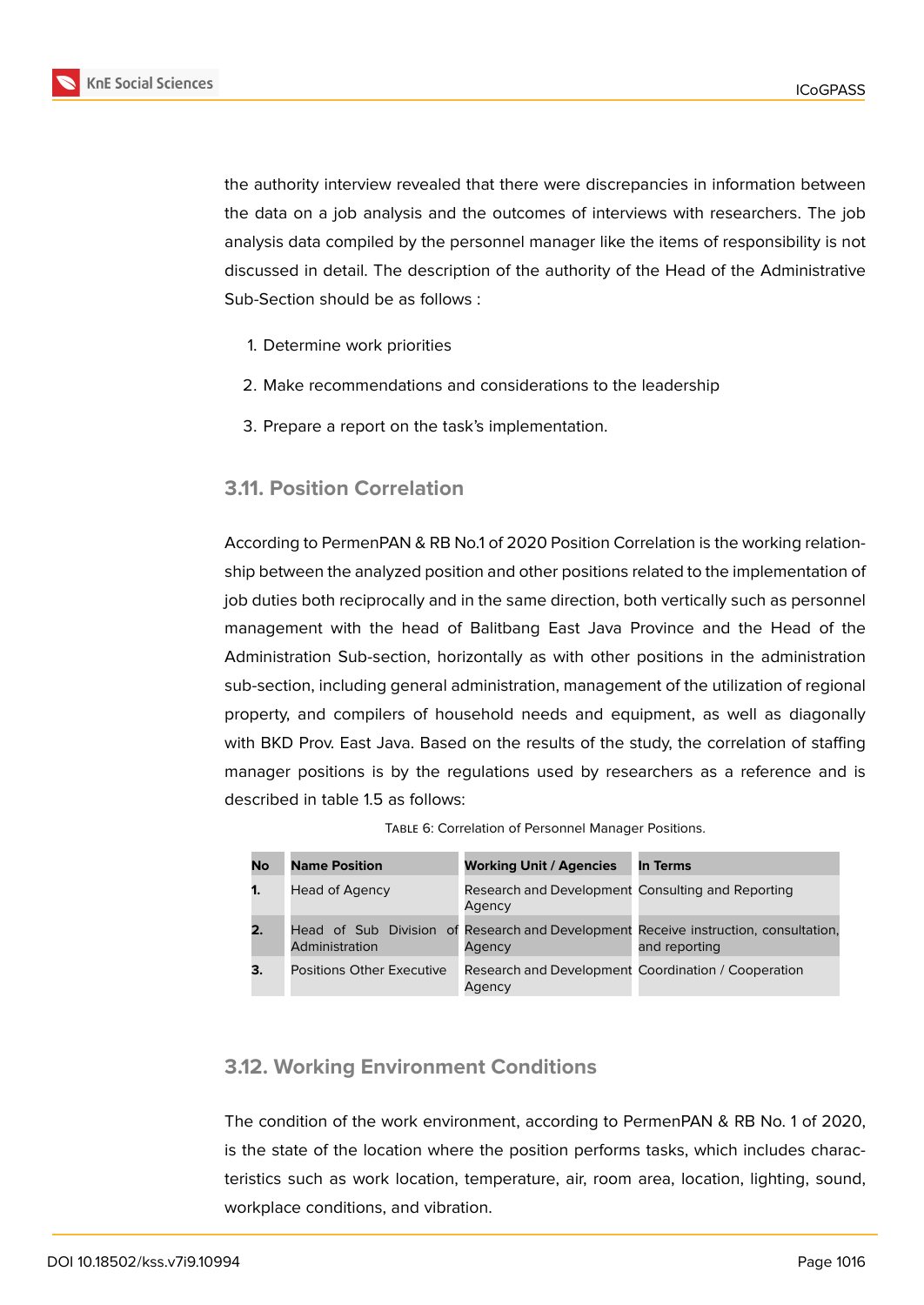| No. | <b>Aspects</b>     | Factors                 |
|-----|--------------------|-------------------------|
| 1.  | <b>Workplace</b>   | in a closed room        |
| 2.  | temperature        | $Cool(18o)$ C)          |
| 3.  | Air                | <b>Good Circulation</b> |
| 4.  | room conditions    | Narrow                  |
| 5.  | Location           | in a low place          |
| 6.  | lighting           | <b>Bright</b>           |
| 7.  | sound              | Quiet                   |
| 8.  | conditions working | Clean                   |
| 9.  | <b>Vibration</b>   | <b>None</b>             |

Table 7: Working Environment Condition of Personnel Manager.

Based on the findings of a study into the working circumstances of personnel managers, it can be determined that the Personnel Manager's working environment is to have a desk in a large room of the administrative sub-section with a  $2 \times 2$ -meter desk divider between staff. The manager people are a little uncomfortable with a work desk space of only  $2 \times 2$  meters since the desk is full of documents personnel and there aren't many drawers on the staff manager's desk. Personnel paperwork is usually kept in the filing cabinet at the far end of the room, but the filing cabinet is full.

### **3.13. Hazard Risk**

Hazard risk, according to the PAN & RB Ministerial Regulation No. 1 of 2020, is the possibility of events or conditions endangering the physical or mental health of employees while doing their jobs. Based on the findings of the investigation into the dangers faced by the Personnel Manager, it can be determined that the risk of danger faced by the Personnel Manager is eye tiredness caused by staring at a computer screen for an extended period. Apart from eye fatigue, the personnel manager has had no accidents or prospective risks of harm as a result of his presence in the workplace, both inside and outside the Balitbang office in East Java Province.

#### **3.14. . Position Requirements**

According to PermenPAN & RB No.1 of 2020, civil officials must meet certain credentials to work or hold jobs. According to the findings of the study, no job function items were found in the job analysis form, indicating that the position information for the Balitbang East Java Province is incomplete. The following can describe the requirements for the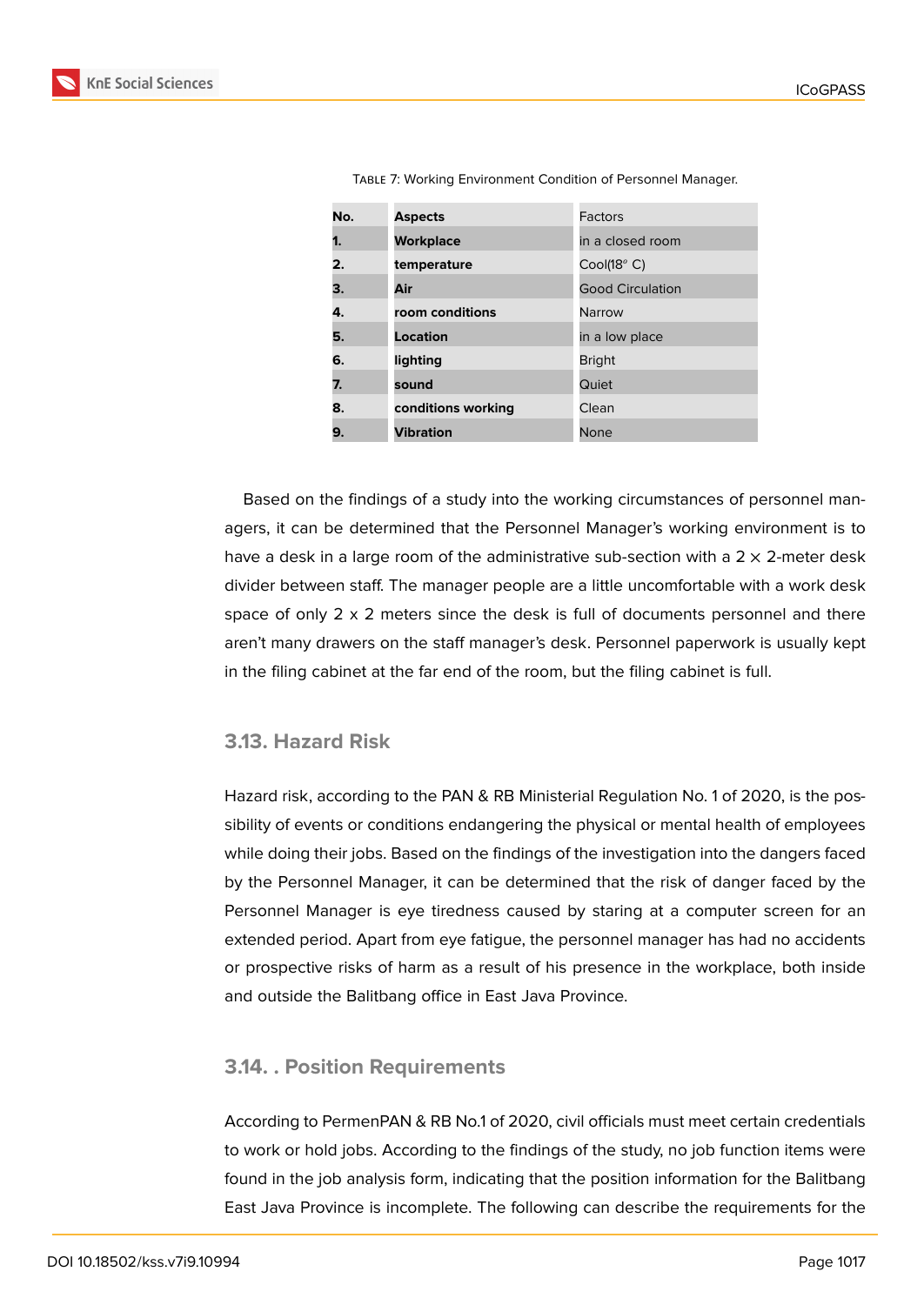

position of personnel manager following the regulations used as a reference in table 1.6 as follows:

| 1. | <b>Work Skills</b>        | Able to process and compile<br>reports                              |  |
|----|---------------------------|---------------------------------------------------------------------|--|
| 2. | <b>Work Talent</b>        | (Numeric) V (Verbal)<br>N<br>Q<br>(Accuracy)                        |  |
| З. | <b>Work Temperament</b>   | R, M, T                                                             |  |
| 4. | <b>Work Interests</b>     | Conventional,<br>Realistic.<br>Entrepreneurial                      |  |
| 5. | efforts Physical          | Fitness, Works with finger, talk,<br>see                            |  |
| 6. | <b>Physical Condition</b> | Male / Female<br>No special requirements<br>No special requirements |  |
|    | Gender                    |                                                                     |  |
|    | Age                       |                                                                     |  |
|    | <b>Height</b>             |                                                                     |  |
|    | Weight                    | No special requirements                                             |  |
|    | <b>Posture</b>            | No special requirements                                             |  |
|    | <b>Appearance</b>         | <b>Neat</b>                                                         |  |
| 7. | <b>Work Functions</b>     | D3 (Composing Data) O7 (Serving<br>People) B7 (Holding)             |  |

Table 8: Requirements for the Position of Personnel Manager.

#### **3.15. Expected Achievements**

According to the PAN & RB Ministerial Regulation No. 1 of 2020, the expected work performance is of good value and is very good in accordance with the laws and regulations. There are no expected work performance items on the job analysis form for Balitbang East Java province, but the expected achievement points can be found in the Draft Workload Analysis Format file. The following table of work performance is expected to be obtained from the results of the study as follows:

### **3.16. Class of Position**

Class of Position, according to PermenPAN & RB Regulation No. 1 of 2020, is the level of rank established by the weight of the position of duty as determined by the laws and regulations. According to the Governor of East Java's Decree No. 7 of 2019 on the Determination of Position Names and Classes in the East Java Provincial Government, the job class for personnel managers is employment, which includes class 6 positions.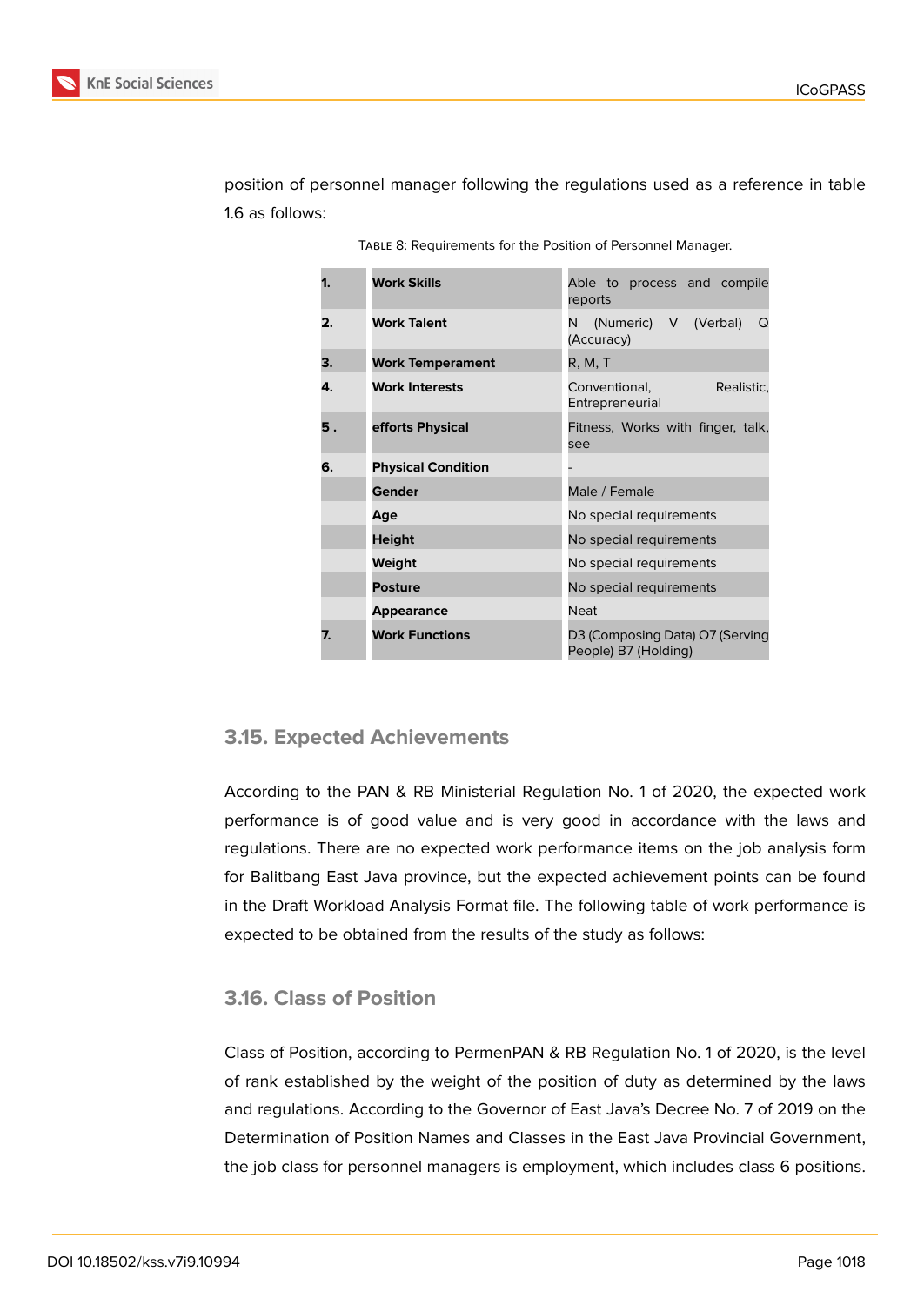| No. | <b>Work Results</b>                                                                                      | <b>Number of Units of Time</b> | <b>Required</b> |
|-----|----------------------------------------------------------------------------------------------------------|--------------------------------|-----------------|
| 1.  | Results of administration materials and 48<br>personnel management equipment                             |                                | 8               |
| 2.  | Prepared staffing mutation data in the Per- 48<br>sonnel Application Management System<br>(eMaster)      |                                | 8               |
| З.  | Employee documents for suggested infor- 12<br>mation materials                                           |                                | 12              |
| 4.  | Arrangements for Civil Servant Documents 12<br>Civilian                                                  |                                | 20              |
| 5.  | <b>Document TASPEN</b>                                                                                   | $12^{12}$                      | 8               |
| 6.  | Document Rankings on a List                                                                              | 24                             | 8               |
| 7.  | Target Document Employee Work(SKP)                                                                       | $12^{12}$                      | 8               |
| 8.  | Prepared documentation for civil workers'<br>retirement and dismissal.                                   | 12                             | 12              |
| 9.  | Position of the Information Document                                                                     | $12^{12}$                      | 6               |
| 10. | The Employment Application System Eval- 48<br>uation Results are documented in this<br>report (3-Master) |                                | 6               |

Table 9: Expected Work Performance of Personnel Manager.

## **4. CONCLUSION**

From the research that has been carried out and the discussion that has been described, it can be concluded to answer the problem formulation, namely the Personnel Manager of the Research and Development Agency of East Java Province which is included in the administrative sub-section in charge of assisting the provincial government Job Analysis Team in carrying out job analysis activities, especially data collection. and preparation of job information. However, because there is only 1 personnel manager, a Job Analysis Implementation Team from the Internal Research and Development Agency is not formed. So that only 1 person carries out job analysis activities. This resulted in the preparation stage in the implementation of the job analysis not running optimally. Meanwhile, at the data collection stage, one method is used, namely the reference method. This is because the personnel manager assumes that the items of job information needed to compile a job analysis already exist on the official website, government regulations, and job analysis references owned by the East Java Provincial Government Organization Bureau. In addition, in the process of compiling and processing position data, the personnel manager fills out the job analysis form that has been given by the BKD. However, the form has not been adjusted to PermenPAN & RB No.1 of 2020 so that the form is incomplete such as no workload calculation in the job